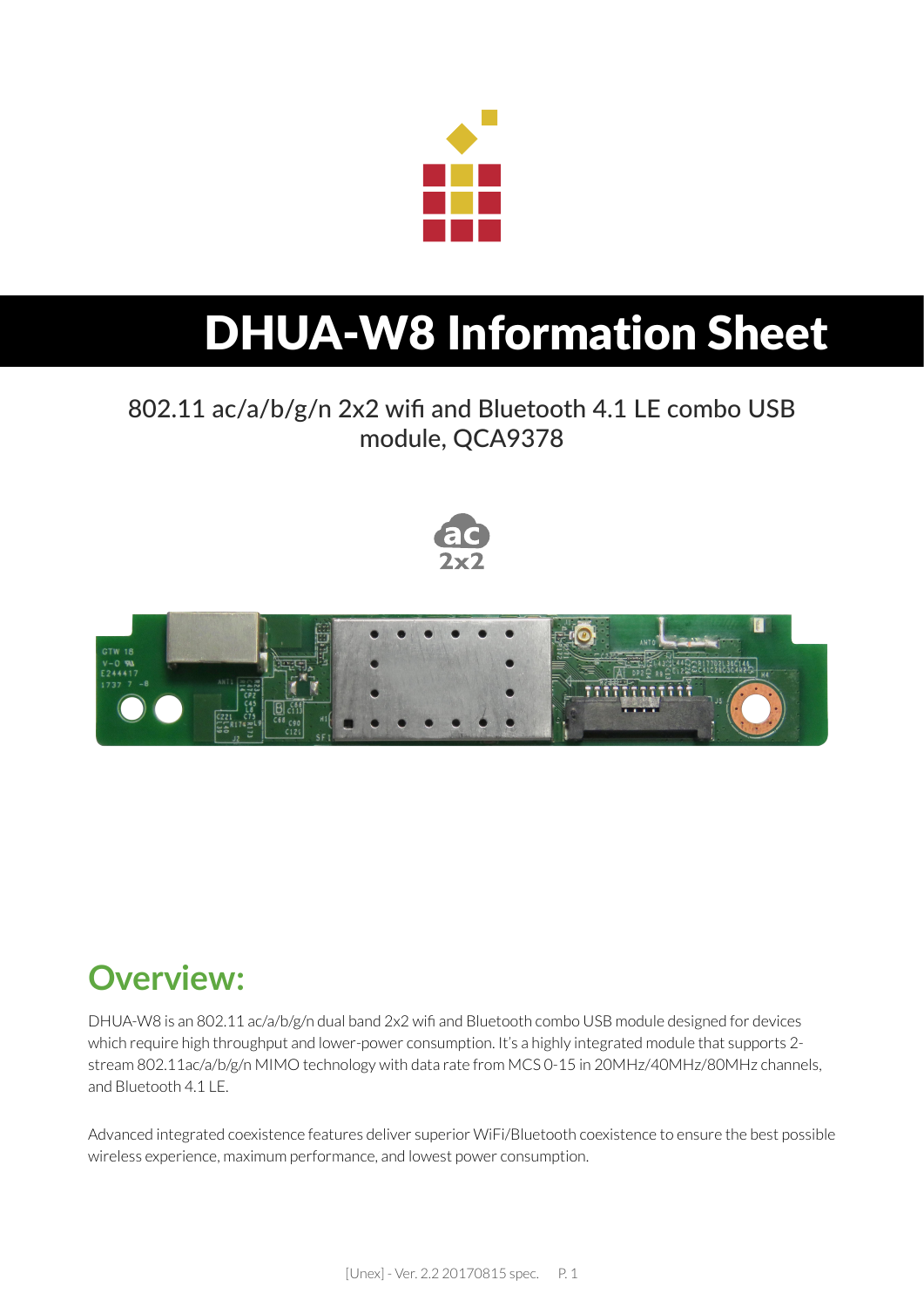### **Features:**

- » High integrated dual-band (2.4/5GHz) 802.11 ac/a/b/g/n 2Tx/2Rx WiFi and Bluetooth combo solution in USB module is ideal for devices requiring high throughput and low-power connectivity.
- » Dual-stream spatial multiplexing up to 867 Mbps data rate, supports 20, 40, and 80 MHz bandwidth with optional SGI (256 QAM modulation).
- » Complies with Bluetooth Core Specification Version 4.1 + EDR with provisions for supporting future specifications.
- » Bluetooth supports Class I or Class II transmitter operation.
- » Supports Wake on WLAN and Bluetooth function.
- » Advanced coexistence mechanism between Wi-Fi and Bluetooth ensure the best possible wireless experience, maximum performance, and lowest power consumption.
- » One on-board metallic antenna and one I-PEX connector for external antenna enable highest design flexibility.
- » Individual power calibration ensures high performance and stable quality.
- » RoHS and REACH compliances meet environment-friendly requirement.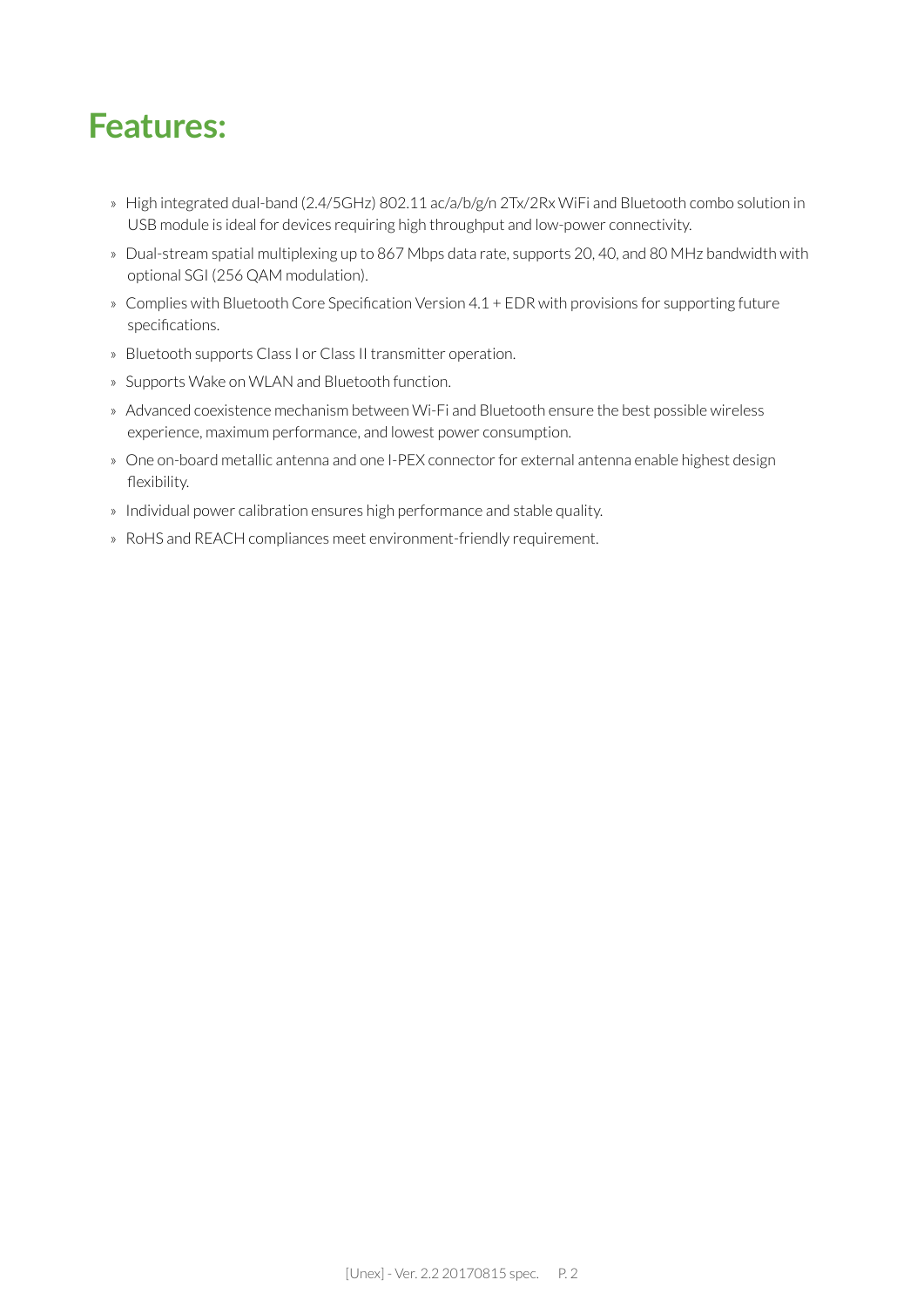### **Outline:**



## **Block Diagram:**

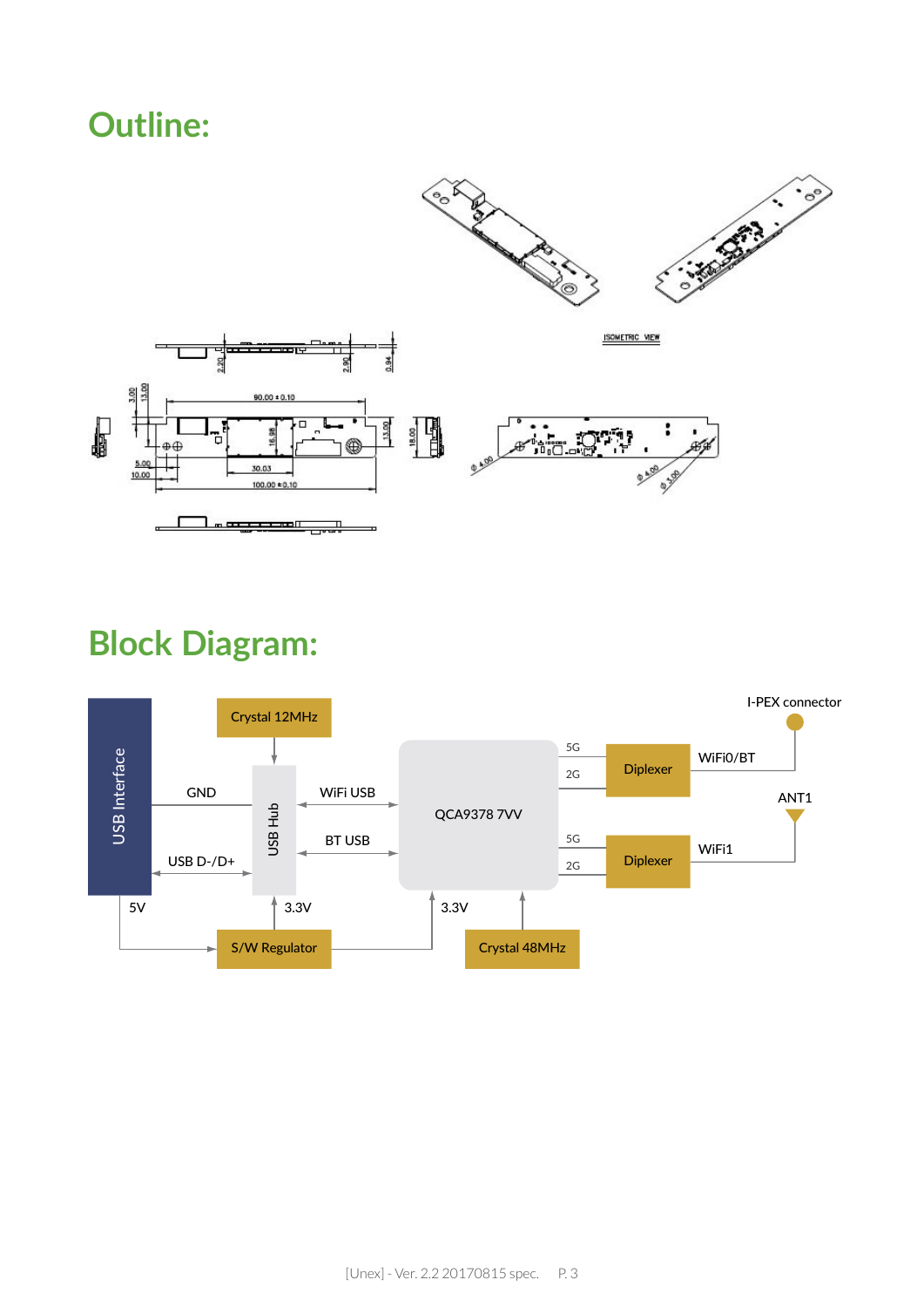## **Pin Assignment:**



| Pin Number     | Pin Name     | Pin Type                              | Description       |
|----------------|--------------|---------------------------------------|-------------------|
| $\mathbf 1$    | 5V           | Power                                 | 5V Power Supply   |
| $\overline{2}$ | USB_D-       | I/O                                   | USB_N             |
| 3              | $USB_D+$     | I/O                                   | USB_P             |
| $\overline{4}$ | <b>GND</b>   | <b>GND</b>                            | <b>GND</b>        |
| 5              | BT_REG_ON    | $\begin{array}{c} \end{array}$        | Reset BT          |
| 6              | BT_HOST_WAKE | $\bigcirc$                            | BT wake up host   |
| $\overline{7}$ | BT_DEV_WAKE  | $\overline{\phantom{a}}$              | Host wake up BT   |
| 8              | 5V           | Power                                 | 5V Power Supply   |
| 9              | WL_REG_ON    | $\begin{array}{c} \hline \end{array}$ | Reset WiFi        |
| 10             | WL_HOST_WAKE | $\bigcirc$                            | WiFi wake up host |
| 11             | NC           | $\overline{a}$                        | NC                |
| 12             | <b>GND</b>   | <b>GND</b>                            | <b>GND</b>        |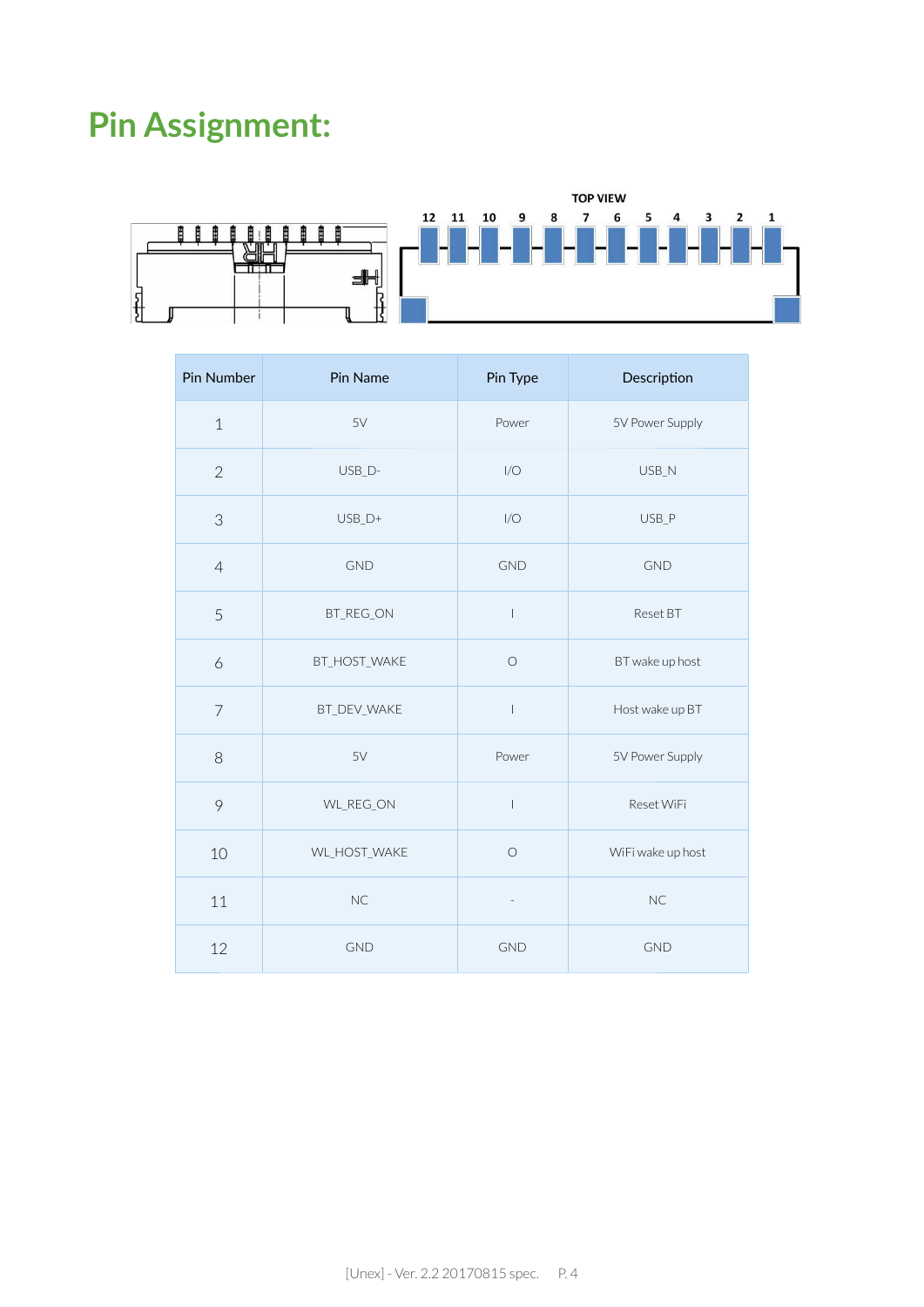## **Specifications:**

### 1. WiFi portion:

| Main Chipset                         | QCA QCA93787VV                                                                                                                                                                                                                                                                                                                                                                                                                                                                                                                                                               |
|--------------------------------------|------------------------------------------------------------------------------------------------------------------------------------------------------------------------------------------------------------------------------------------------------------------------------------------------------------------------------------------------------------------------------------------------------------------------------------------------------------------------------------------------------------------------------------------------------------------------------|
| <b>Frequency Range</b>               | 2.400 ~ 2.497GHz, 5.15GHz ~ 5.85GHz                                                                                                                                                                                                                                                                                                                                                                                                                                                                                                                                          |
| Modulation<br>Technique              | » 802.11 a/b/g<br>DSSS (DBPSK, DQPSK, CCK)<br>OFDM (BPSK, QPSK, 16-QAM, 64-QAM)<br>DSSS (Direct Sequence Spread Spectrum) with DBPSK<br>(Differential Binary Phase Shift Keying 1Mbps), DQPSK<br>(Differential Quaternary Phase Shift Keying 2Mbps), and<br>CCK (ComplementaryCode Keying 5.5&11Mbps), and OFDM<br>(Orthogonal Frequency Division Multiplexing with BPSK for<br>6,9Mbps, QPSK for 12,18Mbps, 16QAM for 24,36Mbps,<br>64QAM for 48,54Mbps)<br>» 802.11n a/g<br>OFDM (BPSK, QPSK, 16-QAM, 64-QAM)<br>» 802.11 ac<br>OFDM (BPSK, QPSK, 16-QAM, 64-QAM, 256-QAM) |
| Host Interface                       | <b>USB 2.0</b>                                                                                                                                                                                                                                                                                                                                                                                                                                                                                                                                                               |
| Operation<br>Voltage                 | 5V DC $\pm$ 9% (including voltage ripple)                                                                                                                                                                                                                                                                                                                                                                                                                                                                                                                                    |
| Standby<br>mode power<br>consumption | < 0.1W (Test condition is the module on TV platform for standby<br>mode)                                                                                                                                                                                                                                                                                                                                                                                                                                                                                                     |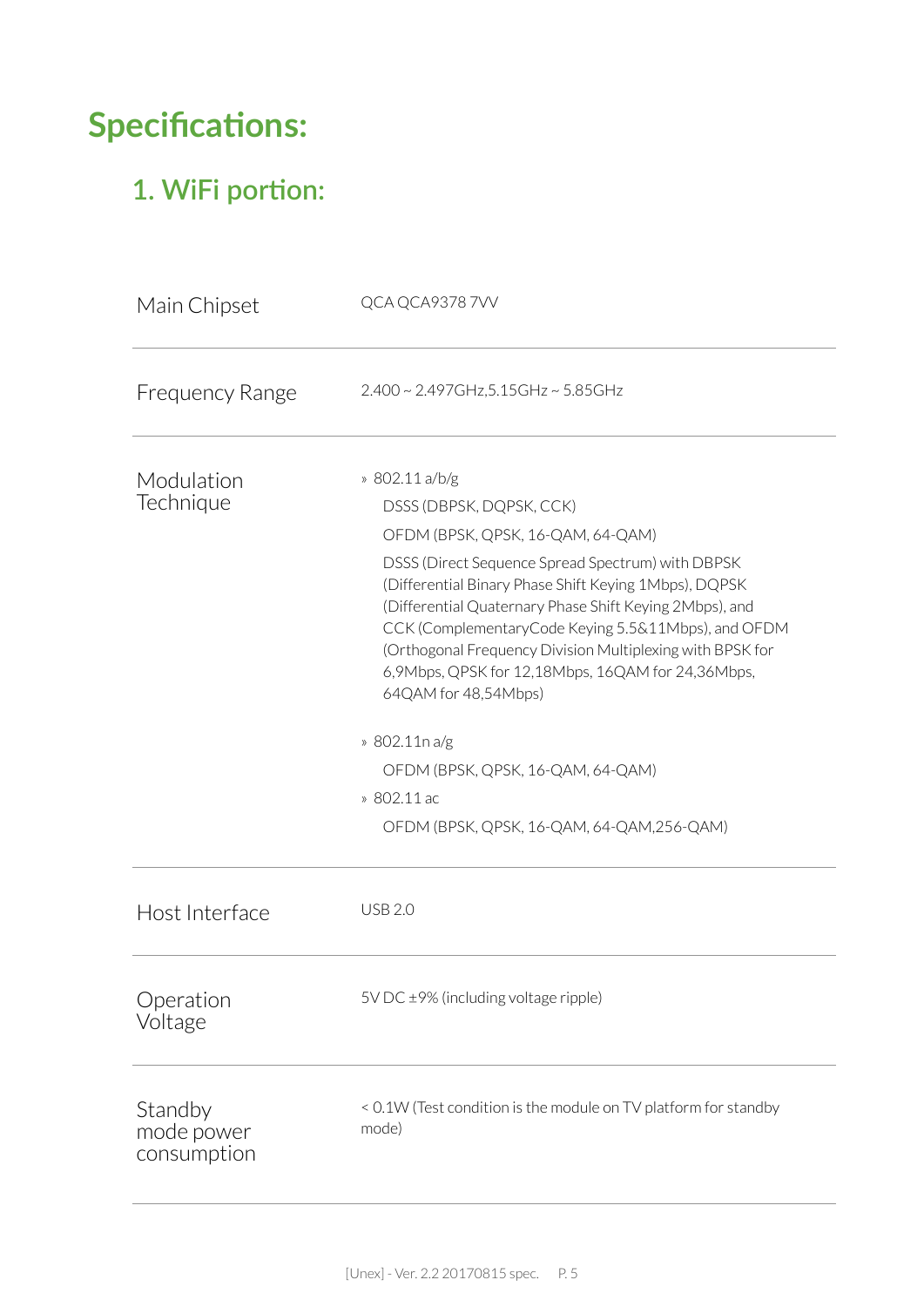| Power       | Mode             | Average            |                    | Peak               |                    |
|-------------|------------------|--------------------|--------------------|--------------------|--------------------|
| Consumption |                  | 2.4G               | 5G                 | 2.4G               | 5G                 |
| @25°C       | Wi-Fi Tx         | 560mA              | 710 <sub>m</sub> A | 630mA              | 830 <sub>m</sub> A |
|             | Wi-Fi Rx         | 100 <sub>m</sub> A | 100 <sub>m</sub> A | 180 <sub>m</sub> A | 180 <sub>m</sub> A |
|             | Driver disable   | 70mA               |                    |                    | 140 <sub>m</sub> A |
|             | Standby Wi-Fi+BT | 65 <sub>m</sub> A  |                    | 130 <sub>m</sub> A |                    |

» 802.11a:

\*Wi-Fi Tx and Rx is for continuous Tx and Rx

\*\*Power consumption measured on PC platform.

#### Output Power (for each chain; tolerance +1.5/-1.5 dB)

| <b>Test</b> | $6 - 12$ | 18     | 24       | 36     | 48_    | $54$   |
|-------------|----------|--------|----------|--------|--------|--------|
| Frequencies | Target   | Target | Target   | Target | Target | Target |
| 5180        | 14       | 14     | 14       | 13     | 12     | 12     |
| 5320        | 14       | 14     | 14       | 13     | 12     | 12     |
| 5500        | 14       | 14     | 14       | 13     | 12     | 12     |
| 5600        | 14       | 14     | 14       | 13     | 12     | 12     |
| 5700        | 14       | 14     | 14       | 13     | 12     | 12     |
| 5825        | 14       | 14     | 14       | 13     | 12     | 12     |
| » 802.11b:  |          |        |          |        |        |        |
| Test        | 1/2      | 5.5    | 11       |        |        |        |
| Frequencies | Target   | Target | Target   |        |        |        |
| 2412        | 15       | 15     | 15       |        |        |        |
| 2442        | 15       | 15     | 15       |        |        |        |
| 2472        | 15       | 15     | 15       |        |        |        |
| » 802.11g:  |          |        |          |        |        |        |
| <b>Test</b> | $6 - 12$ | 18     | $24_{-}$ | 36     | 48_    | 54     |
| Frequencies | Target   | Target | Target   | Target | Target | Target |
| 2412        | 14       | 14     | 14       | 14     | 14     | 14     |
| 2442        | 14       | 14     | 14       | 14     | 14     | 14     |
|             |          |        |          |        |        |        |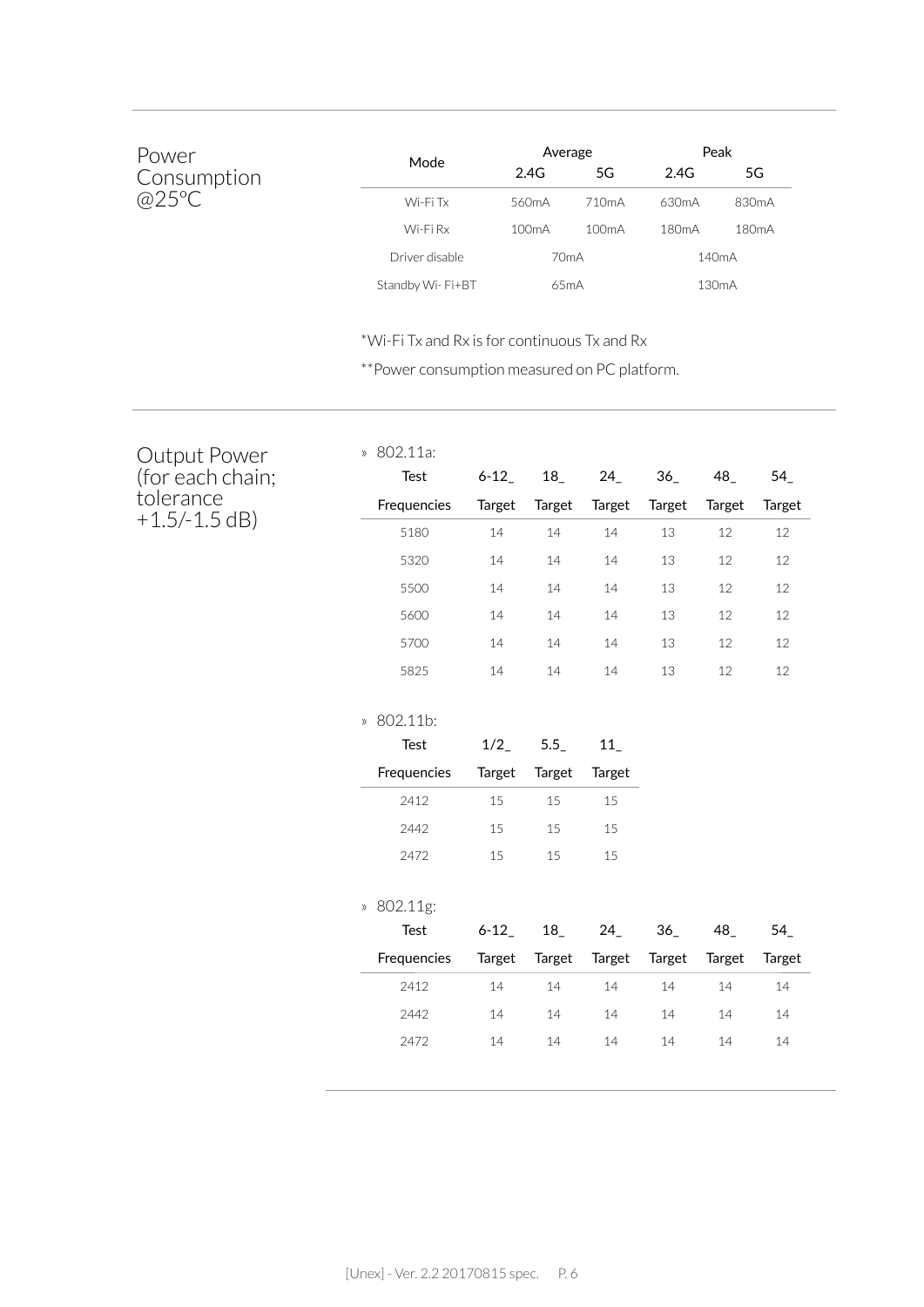|      |            | . . |    |                          |    |    |    |            |
|------|------------|-----|----|--------------------------|----|----|----|------------|
| Test | <b>MCS</b> |     |    | MCS MCS MCS MCS MCS MCS  |    |    |    | <b>MCS</b> |
| Freg | 0/8        | 1/9 |    | 2/10 3/11 4/12 5/13 6/14 |    |    |    | 7/15       |
| 5180 | 11         | 11  | 11 | 11                       | 11 | 11 | 11 | 11         |
| 5240 | 11         | 11  | 11 | 11                       | 11 | 11 | 11 | 11         |
| 5320 | 11         | 11  | 11 | 11                       | 11 | 11 | 11 | 11         |
| 5500 | 11         | 11  | 11 | 11                       | 11 | 11 | 11 | 11         |
| 5700 | 11         | 11  | 11 | 11                       | 11 | 11 | 11 | 11         |
| 5745 | 11         | 11  | 11 | 11                       | 11 | 11 | 11 | 11         |
| 5825 | 11         | 11  | 11 | 11                       | 11 | 11 | 11 | 11         |
|      |            |     |    |                          |    |    |    |            |

#### » 802.11n / Freq. Range: HT20:

» 802.11n / Freq. Range: HT40:

| Test | MCS. | <b>MCS</b> |      |    | MCS MCS MCS MCS      |    | <b>MCS</b> | <b>MCS</b> |
|------|------|------------|------|----|----------------------|----|------------|------------|
| Freg | 0/8  | 1/9        | 2/10 |    | $3/11$ $4/12$ $5/13$ |    | 6/14       | 7/15       |
| 5190 | 11   | 11         | 11   | 11 | 11                   | 11 | 11         | 11         |
| 5230 | 11   | 11         | 11   | 11 | 11                   | 11 | 11         | 11         |
| 5270 | 11   | 11         | 11   | 11 | 11                   | 11 | 11         | 11         |
| 5510 | 11   | 11         | 11   | 11 | 11                   | 11 | 11         | 11         |
| 5670 | 11   | 11         | 11   | 11 | 11                   | 11 | 11         | 11         |
| 5755 | 11   | 11         | 11   | 11 | 11                   | 11 | 11         | 11         |
| 5795 | 11   | 11         | 11   | 11 | 11                   | 11 | 11         | 11         |
|      |      |            |      |    |                      |    |            |            |

» 802.11n / Freq. Range: HT20:

| Test MCS MCS MCS MCS MCS MCS MCS MCS MCS   |  |  |  |      |
|--------------------------------------------|--|--|--|------|
| Freq 0/8 1/9 2/10 3/11 4/12 5/13 6/14 7/15 |  |  |  |      |
| 2412 14 14 14 14 14 14 14 14               |  |  |  |      |
| 2447 14 14 14 14 14 14 14                  |  |  |  | - 14 |
| 2472 14 14 14 14 14 14 14                  |  |  |  | - 14 |
|                                            |  |  |  |      |

» 802.11n / Freq. Range: HT40:

|      |  |  | Test MCS MCS MCS MCS MCS MCS MCS MCS MCS |  |    |
|------|--|--|------------------------------------------|--|----|
| Frea |  |  | 0/8 1/9 2/10 3/11 4/12 5/13 6/14 7/15    |  |    |
|      |  |  | 2422 14 14 14 14 14 14 14 14             |  |    |
|      |  |  | 2447 14 14 14 14 14 14 14                |  | 14 |
|      |  |  | 2462 14 14 14 14 14 14 14 14             |  |    |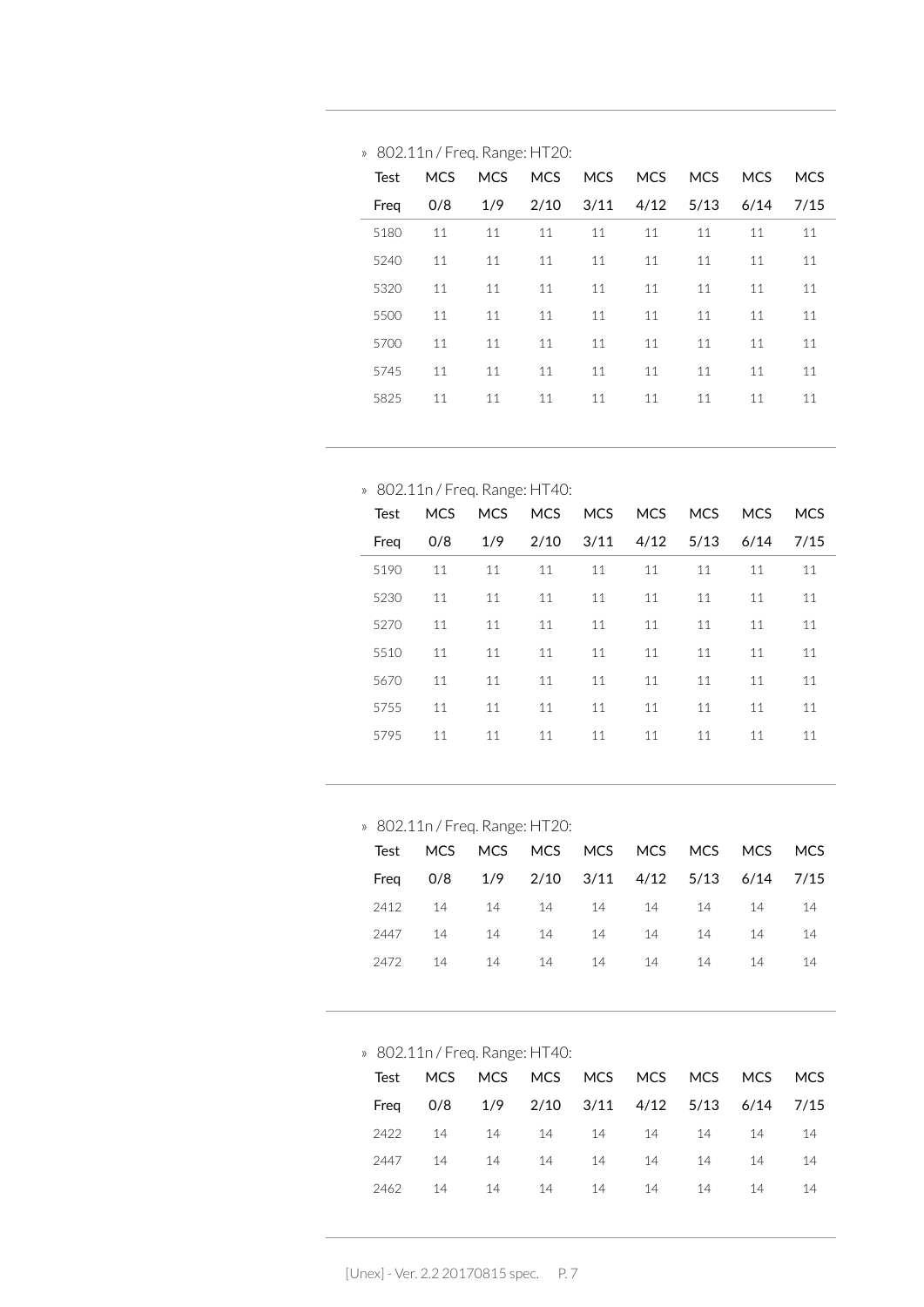| Test |   |   | MCS MCS MCS MCS MCS MCS MCS MCS MCS MCS |    |   |    |   |   |   |   |
|------|---|---|-----------------------------------------|----|---|----|---|---|---|---|
| Freg | 0 | 1 | 2                                       | -3 | 4 | .5 | 6 | 7 | 8 | 9 |
| 5210 | 8 | 8 | 8                                       | 8  | 8 | 8  | 8 | 8 | 7 | 7 |
| 5290 | 8 | 8 | 8                                       | 8  | 8 | 8  | 8 | 8 | 7 | 7 |
| 5530 | 8 | 8 | 8                                       | 8  | 8 | 8  | 8 | 8 | 7 | 7 |
| 5610 | 8 | 8 | 8                                       | 8  | 8 | 8  | 8 | 8 | 7 | 7 |
| 5690 | 8 | 8 | 8                                       | 8  | 8 | 8  | 8 | 8 | 7 | 7 |
| 5775 | 8 | 8 | 8                                       | 8  | 8 | 8  | 8 | 8 |   | 7 |
|      |   |   |                                         |    |   |    |   |   |   |   |

#### » 802.11ac / Freq. Range: HT80:

EVM The transmit modulation accuracy is measured using error vector magnitude (EVM).

> EVM is the magnitude of the phase difference as a function of time between an ideal reference signal and the measured transmitted signal.

#### » 802.11a:

| Modulation  | Code | Relative constellation | Relative constellation |
|-------------|------|------------------------|------------------------|
|             | Rate | error (dB)             | error (dB)             |
|             |      | IEEE Spec. (1Tx dB)    | Typical (1Tx dB)       |
| <b>BPSK</b> | 1/2  | $-5$                   | $-15$                  |
| <b>BPSK</b> | 3/4  | -8                     | $-18$                  |
| <b>QPSK</b> | 1/2  | $-10$                  | $-20$                  |
| <b>QPSK</b> | 3/4  | $-13$                  | $-22$                  |
| 16-QAM      | 1/2  | $-16$                  | $-24$                  |
| 16-QAM      | 3/4  | $-19$                  | $-26$                  |
| 64-QAM      | 2/3  | $-22$                  | $-28$                  |
| 64-QAM      | 3/4  | $-25$                  | -30                    |

#### » 802.11b:

| Code | Relative constellation | Relative constellation |
|------|------------------------|------------------------|
| Rate | error (dB)             | error (dB)             |
|      | IEEE Spec. (1Tx dB)    | Typical (1Tx dB)       |
|      | $-10$                  | $-12$                  |
|      | $-10$                  | $-12$                  |
|      | $-10$                  | $-12$                  |
|      |                        |                        |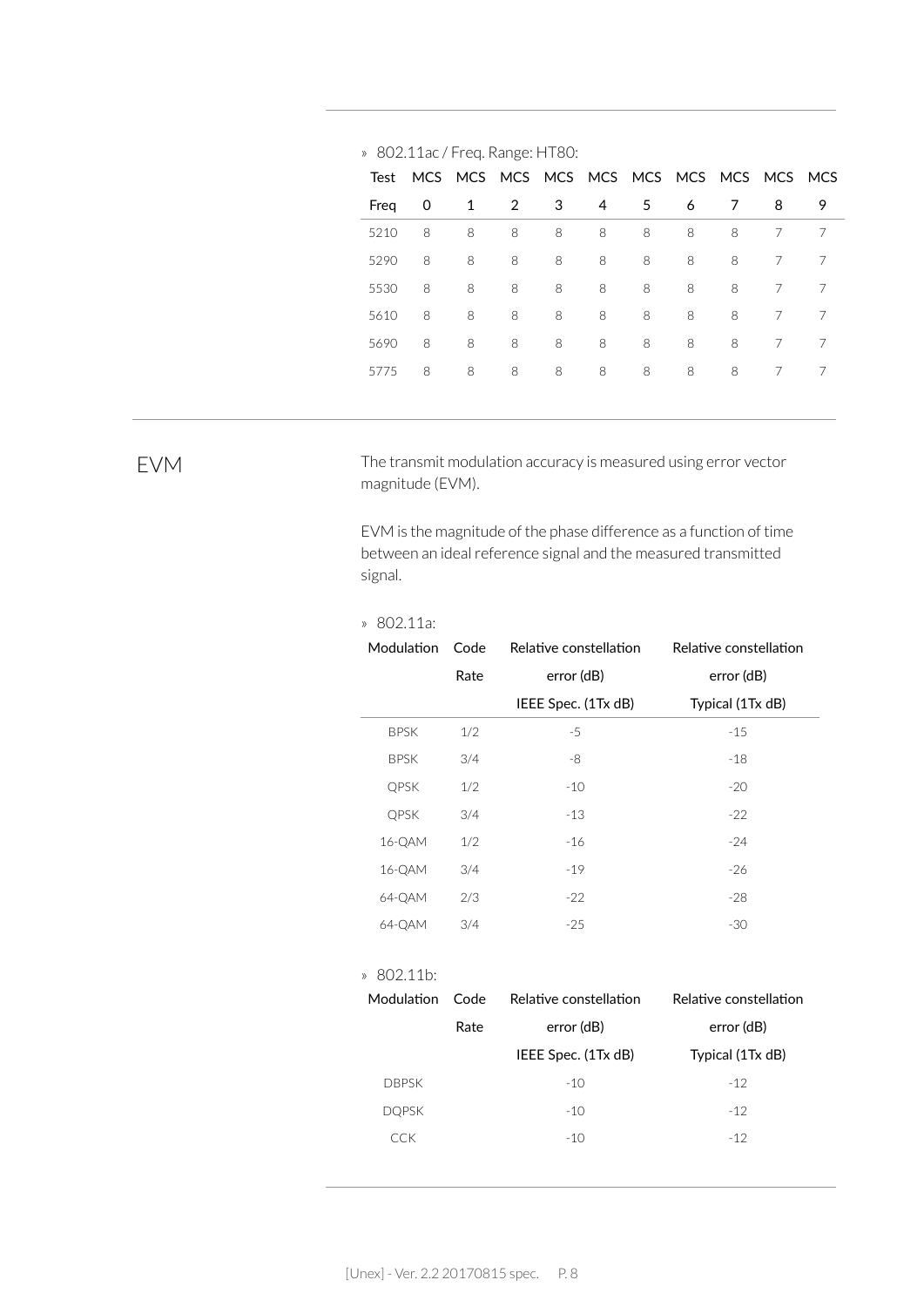| » 802.11g:  |      |                        |                        |
|-------------|------|------------------------|------------------------|
| Modulation  | Code | Relative constellation | Relative constellation |
|             | Rate | error (dB)             | error (dB)             |
|             |      | IEEE Spec. (1Tx dB)    | Typical (1Tx dB)       |
| <b>BPSK</b> | 1/2  | -5                     | $-15$                  |
| <b>BPSK</b> | 3/4  | -8                     | $-18$                  |
| QPSK        | 1/2  | $-10$                  | $-20$                  |
| <b>QPSK</b> | 3/4  | $-13$                  | $-22$                  |
| 16-QAM      | 1/2  | $-16$                  | $-24$                  |
| 16-QAM      | 3/4  | $-19$                  | $-26$                  |
| 64-QAM      | 2/3  | $-22$                  | $-28$                  |
| 64-QAM      | 3/4  | $-25$                  | $-30$                  |
|             |      |                        |                        |

#### » 802.11ng(HT20):

| Modulation     | Code | Relative constellation | Relative constellation |
|----------------|------|------------------------|------------------------|
|                | Rate | error (dB)             | error (dB)             |
|                |      | IEEE Spec. (1Tx dB)    | Typical (1Tx dB)       |
| (MCSO) BPSK    | 1/2  | $-5$                   | $-15$                  |
| (MCS1) QPSK    | 1/2  | $-10$                  | $-18$                  |
| (MCS2) QPSK    | 3/4  | $-13$                  | $-20$                  |
| (MCS3) 16-QAM  | 1/2  | $-16$                  | $-22$                  |
| (MCS4) 16-QAM  | 3/4  | $-19$                  | $-24$                  |
| (MCS5) 64-QAM  | 2/3  | $-22$                  | $-26$                  |
| (MCS6) 64-QAM  | 3/4  | $-25$                  | $-28$                  |
| (MCS7) 64-QAM  | 5/6  | $-27$                  | $-30$                  |
| (MCS8) BPSK    | 1/2  | $-5$                   | $-15$                  |
| (MCS9) QPSK    | 1/2  | $-10$                  | $-18$                  |
| (MCS10) QPSK   | 3/4  | $-13$                  | $-20$                  |
| (MCS11) 16-QAM | 1/2  | $-16$                  | $-22$                  |
| (MCS12) 16-QAM | 3/4  | $-19$                  | $-24$                  |
| (MCS13) 64-QAM | 2/3  | $-22$                  | $-26$                  |
| (MCS14) 64-QAM | 3/4  | $-25$                  | $-28$                  |
| (MCS15) 64-QAM | 5/6  | $-27$                  | $-30$                  |
|                |      |                        |                        |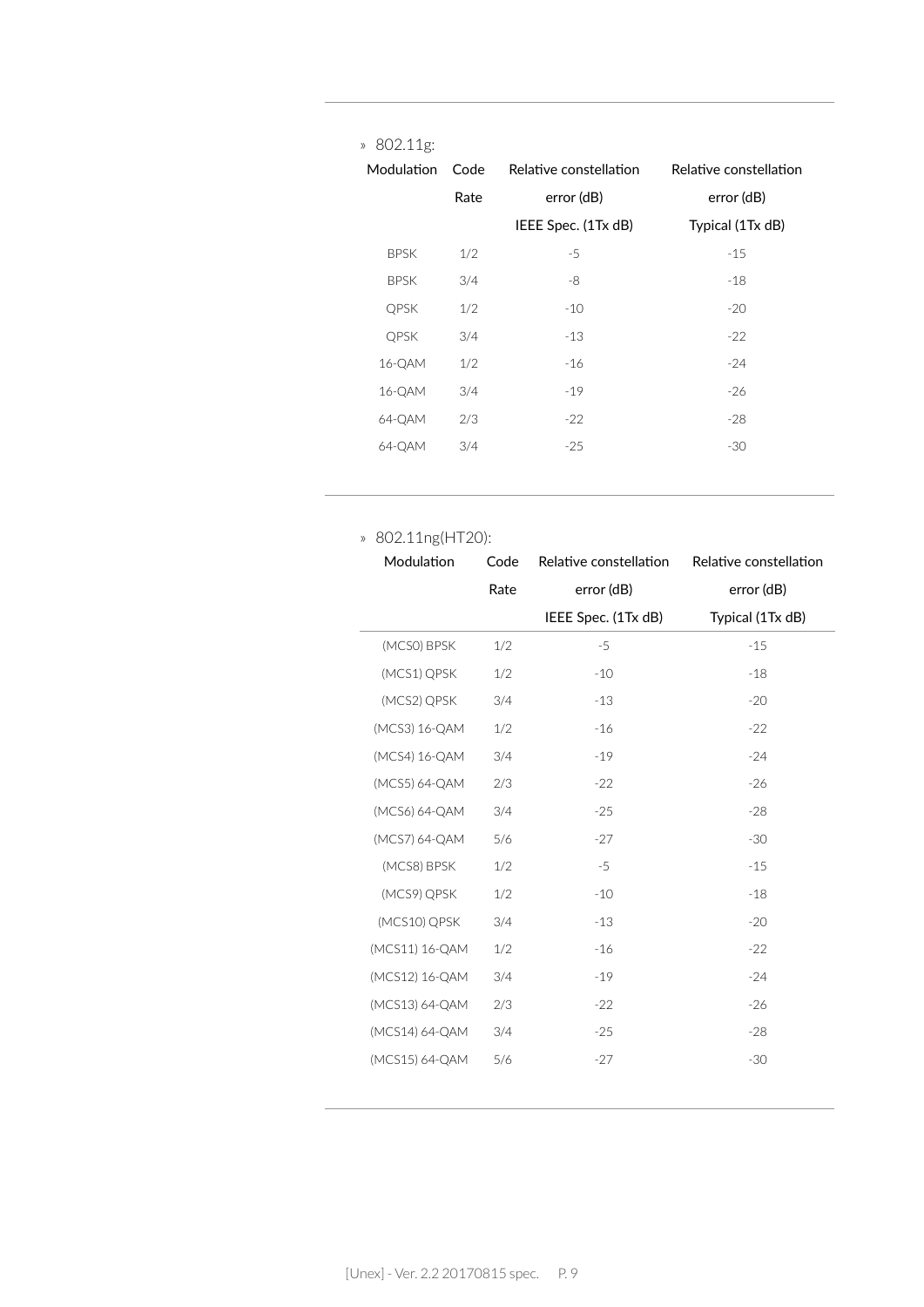| Modulation     | Code | Relative constellation | Relative constellation |
|----------------|------|------------------------|------------------------|
|                | Rate | error (dB)             | error (dB)             |
|                |      | IEEE Spec. (1Tx dB)    | Typical (1Tx dB)       |
| (MCSO) BPSK    | 1/2  | $-5$                   | $-15$                  |
| (MCS1) QPSK    | 1/2  | $-10$                  | $-18$                  |
| (MCS2) QPSK    | 3/4  | $-13$                  | $-20$                  |
| (MCS3) 16-QAM  | 1/2  | $-16$                  | $-22$                  |
| (MCS4) 16-QAM  | 3/4  | $-19$                  | $-24$                  |
| (MCS5) 64-QAM  | 2/3  | $-22$                  | $-26$                  |
| (MCS6) 64-QAM  | 3/4  | $-25$                  | $-28$                  |
| (MCS7) 64-QAM  | 5/6  | $-27$                  | $-30$                  |
| (MCS8) BPSK    | 1/2  | $-5$                   | $-15$                  |
| (MCS9) QPSK    | 1/2  | $-10$                  | $-18$                  |
| (MCS10) QPSK   | 3/4  | $-13$                  | $-20$                  |
| (MCS11) 16-QAM | 1/2  | $-16$                  | $-22$                  |
| (MCS12) 16-QAM | 3/4  | $-19$                  | $-24$                  |
| (MCS13) 64-QAM | 2/3  | $-22$                  | $-26$                  |
| (MCS14) 64-QAM | 3/4  | $-25$                  | $-28$                  |
| (MCS15) 64-QAM | 5/6  | $-27$                  | $-30$                  |
|                |      |                        |                        |

#### » 802.11ng(HT40):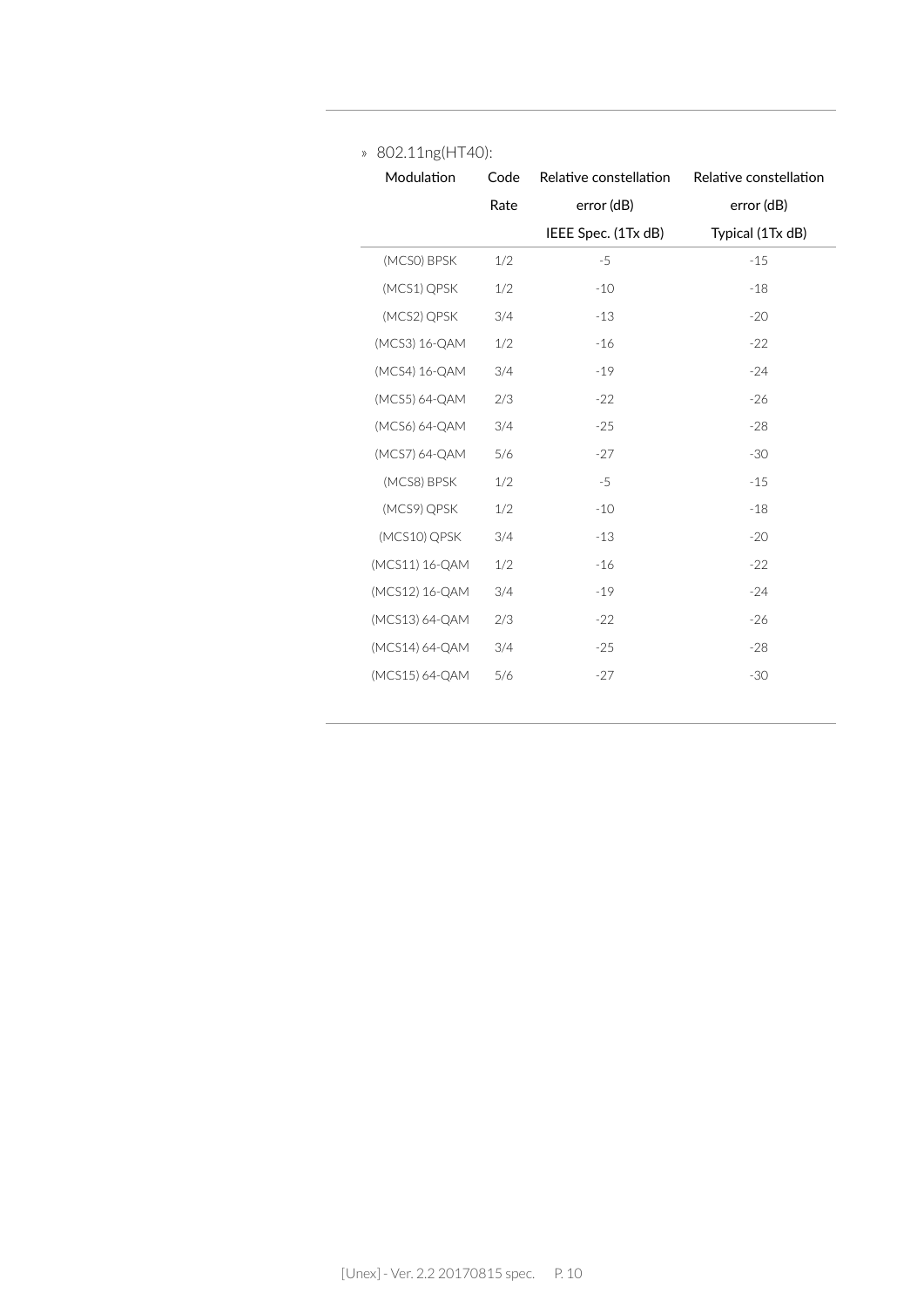| Modulation     | Code | Relative constellation | Relative constellation |
|----------------|------|------------------------|------------------------|
|                | Rate | error (dB)             | error (dB)             |
|                |      | IEEE Spec. (1Tx dB)    | Typical (1Tx dB)       |
| (MCSO) BPSK    | 1/2  | $-5$                   | $-15$                  |
| (MCS1) QPSK    | 1/2  | $-10$                  | $-18$                  |
| (MCS2) QPSK    | 3/4  | $-13$                  | $-20$                  |
| (MCS3) 16-QAM  | 1/2  | $-16$                  | $-22$                  |
| (MCS4) 16-QAM  | 3/4  | $-19$                  | $-24$                  |
| (MCS5) 64-QAM  | 2/3  | $-22$                  | $-26$                  |
| (MCS6) 64-QAM  | 3/4  | $-25$                  | $-28$                  |
| (MCS7) 64-QAM  | 5/6  | $-27$                  | $-30$                  |
| (MCS8) BPSK    | 1/2  | $-5$                   | $-15$                  |
| (MCS9) QPSK    | 1/2  | $-10$                  | $-18$                  |
| (MCS10) QPSK   | 3/4  | $-13$                  | $-20$                  |
| (MCS11) 16-QAM | 1/2  | $-16$                  | $-22$                  |
| (MCS12) 16-QAM | 3/4  | $-19$                  | $-24$                  |
| (MCS13) 64-QAM | 2/3  | $-22$                  | $-26$                  |
| (MCS14) 64-QAM | 3/4  | $-25$                  | $-28$                  |
| (MCS15) 64-QAM | 5/6  | $-27$                  | $-30$                  |

#### » 802.11na(HT20):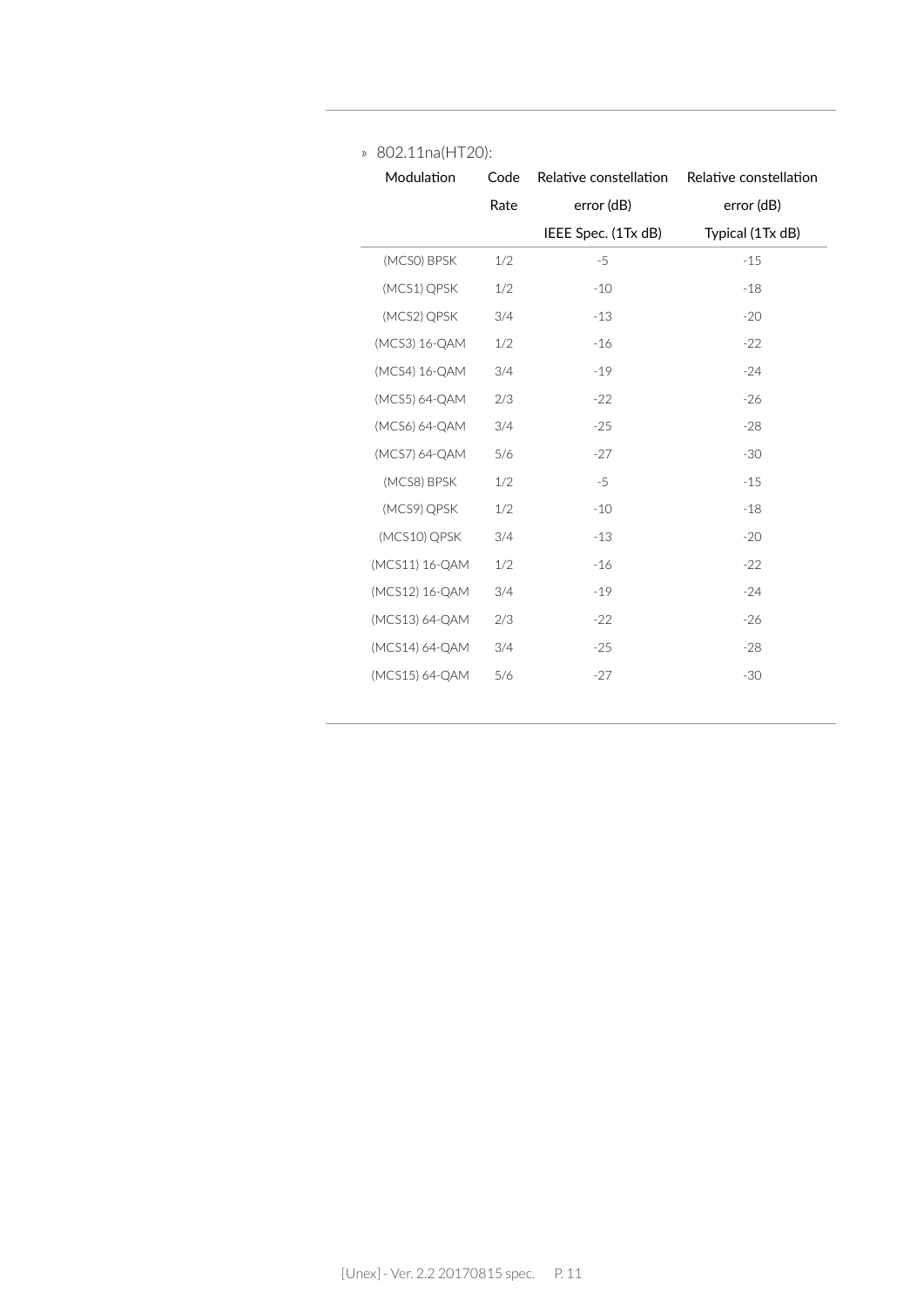| Modulation     | Code | Relative constellation | Relative constellation |
|----------------|------|------------------------|------------------------|
|                | Rate | error (dB)             | error (dB)             |
|                |      | IEEE Spec. (1Tx dB)    | Typical (1Tx dB)       |
| (MCSO) BPSK    | 1/2  | $-5$                   | $-15$                  |
| (MCS1) QPSK    | 1/2  | $-10$                  | $-18$                  |
| (MCS2) QPSK    | 3/4  | $-13$                  | $-20$                  |
| (MCS3) 16-QAM  | 1/2  | $-16$                  | $-22$                  |
| (MCS4) 16-QAM  | 3/4  | $-19$                  | $-24$                  |
| (MCS5) 64-QAM  | 2/3  | $-22$                  | $-26$                  |
| (MCS6) 64-QAM  | 3/4  | $-25$                  | $-28$                  |
| (MCS7) 64-QAM  | 5/6  | $-27$                  | $-30$                  |
| (MCS8) BPSK    | 1/2  | $-5$                   | $-15$                  |
| (MCS9) QPSK    | 1/2  | $-10$                  | $-18$                  |
| (MCS10) QPSK   | 3/4  | $-13$                  | $-20$                  |
| (MCS11) 16-QAM | 1/2  | $-16$                  | $-22$                  |
| (MCS12) 16-QAM | 3/4  | $-19$                  | $-24$                  |
| (MCS13) 64-QAM | 2/3  | $-22$                  | $-26$                  |
| (MCS14) 64-QAM | 3/4  | $-25$                  | $-28$                  |
| (MCS15) 64-QAM | 5/6  | $-27$                  | $-30$                  |

#### » 802.11na(HT40):

#### » 802.11ac(HT80):

| Modulation    | Code | Relative constellation | Relative constellation |
|---------------|------|------------------------|------------------------|
|               | Rate | error (dB)             | error (dB)             |
|               |      | IEEE Spec. (1Tx dB)    | Typical (1Tx dB)       |
| (MCSO) BPSK   | 1/2  | -5                     | $-15$                  |
| (MCS1) QPSK   | 1/2  | $-10$                  | $-18$                  |
| (MCS2) QPSK   | 3/4  | $-13$                  | $-20$                  |
| (MCS3) 16-QAM | 1/2  | $-16$                  | $-22$                  |
| (MCS4) 16-QAM | 3/4  | $-19$                  | $-24$                  |
| (MCS5) 64-QAM | 2/3  | $-22$                  | $-26$                  |
| (MCS6) 64-QAM | 3/4  | $-25$                  | $-28$                  |
| (MCS7) 64-QAM | 5/6  | $-27$                  | $-30$                  |
| (MCS8) BPSK   | 3/4  | $-30$                  | $-32$                  |
| (MCS9) QPSK   | 5/6  | $-32$                  | $-33.5$                |
|               |      |                        |                        |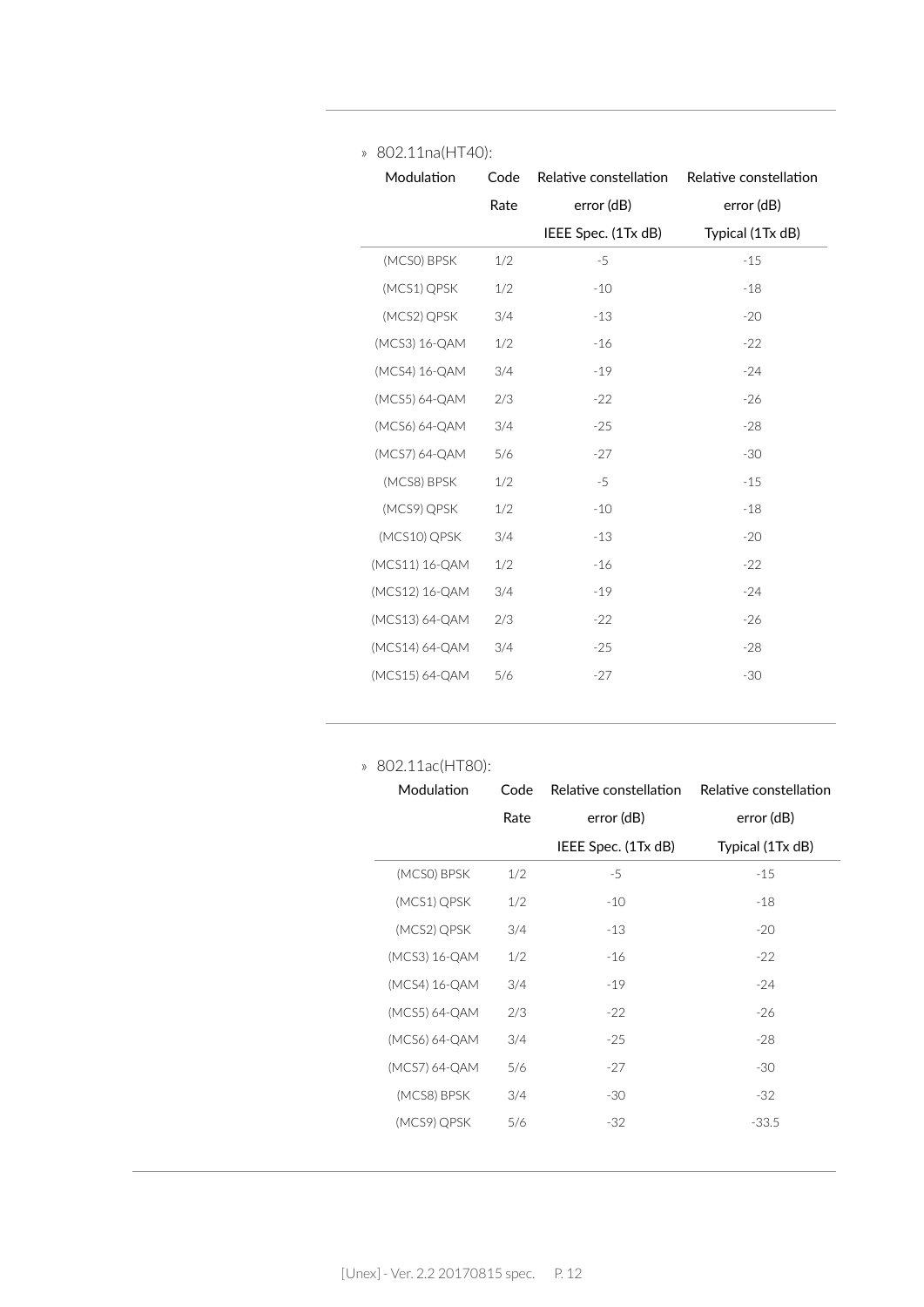|          | Modulation    | Code Rate | <b>IEEE</b> Spec | Typical   |
|----------|---------------|-----------|------------------|-----------|
|          |               |           | $(1Rx$ dBm $)$   | (1Rx dBm) |
| 802.11a  | <b>BPSK</b>   | $1/2\,$   | $-82$            | $-88$     |
|          | <b>BPSK</b>   | 3/4       | $-81$            | $-86$     |
|          | QPSK          | $1/2$     | $-79$            | $-84$     |
|          | QPSK          | 3/4       | $-77$            | $-82$     |
|          | 16-QAM        | 1/2       | $-74$            | $-78$     |
|          | 16-QAM        | 3/4       | $-70$            | $-76$     |
|          | 64-QAM        | 2/3       | $-66$            | $-72$     |
|          | 64-QAM        | 3/4       | $-65$            | $-70$     |
| 802.11b  | <b>DBPSK</b>  |           | not specified    | $-92$     |
|          | <b>DQPSK</b>  |           | not specified    | $-90$     |
|          | CCK           |           | not specified    | $-86$     |
| 802.11g  | <b>BPSK</b>   | $1/2\,$   | $-82$            | $-90$     |
|          | <b>BPSK</b>   | 3/4       | $-81\,$          | $-88$     |
|          | QPSK          | $1/2$     | -79              | $-86$     |
|          | QPSK          | 3/4       | $-77$            | $-84$     |
|          | 16-QAM        | $1/2$     | $-74$            | $-82$     |
|          | 16-QAM        | 3/4       | $-70$            | $-78$     |
|          | 64-QAM        | 2/3       | $-66$            | $-74$     |
|          | 64-QAM        | 3/4       | $-65$            | $-72$     |
| 802.11ng | (MCSO) BPSK   | $1/2$     | $-82$            | $-88$     |
| (HT20)   | (MCS1) QPSK   | 1/2       | -79              | $-86$     |
|          | (MCS2) QPSK   | 3/4       | $-77$            | $-82$     |
|          | (MCS3) 16-QAM | 1/2       | $-74$            | $-80$     |
|          | (MCS4) 16-QAM | 3/4       | $-70$            | $-76$     |
|          | (MCS5) 64-QAM | 2/3       | $-66$            | $-73$     |
|          | (MCS6) 64-QAM | 3/4       | $-65$            | $-71$     |
|          | (MCS7) 64-QAM | 5/6       | $-64$            | -69       |

### Sensitivity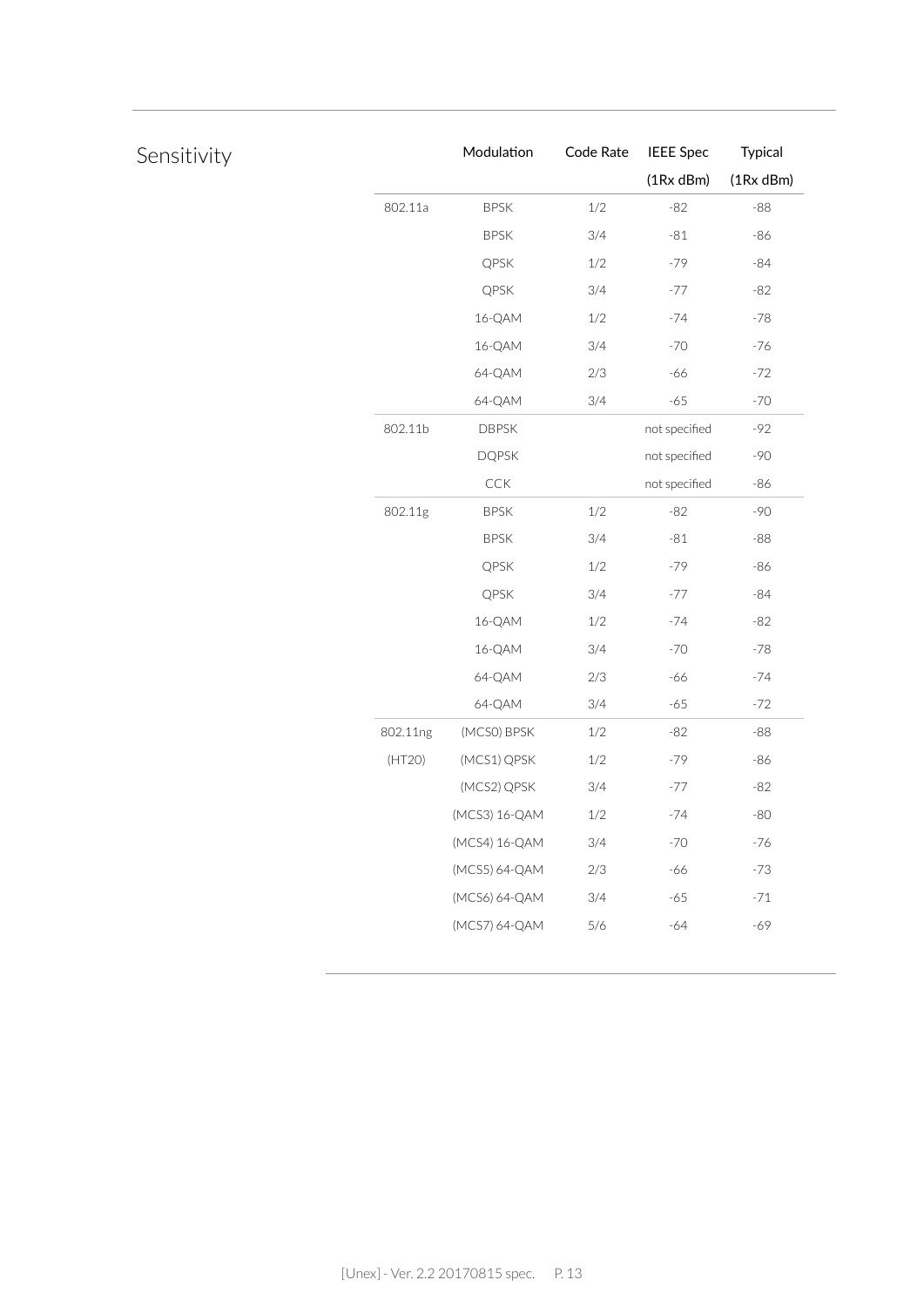| 802.11ng | (MCSO) BPSK    | 1/2 | -79   | -86   |
|----------|----------------|-----|-------|-------|
| (HT40)   | (MCS1) QPSK    | 1/2 | -76   | -82   |
|          | (MCS2) QPSK    | 3/4 | $-74$ | -80   |
|          | (MCS3) 16-QAM  | 1/2 | $-71$ | -77   |
|          | (MCS4) 16-QAM  | 3/4 | -67   | $-74$ |
|          | (MCS5) 64-QAM  | 2/3 | $-63$ | -69   |
|          | (MCS6) 64-QAM  | 3/4 | $-62$ | $-68$ |
|          | (MCS7) 64-QAM  | 5/6 | $-61$ | $-66$ |
| 802.11na | (MCSO) BPSK    | 1/2 | -82   | -86   |
| (HT20)   | (MCS1) QPSK    | 1/2 | -79   | -84   |
|          | (MCS2) QPSK    | 3/4 | $-77$ | -82   |
|          | (MCS3) 16-QAM  | 1/2 | $-74$ | $-80$ |
|          | (MCS4) 16-QAM  | 3/4 | $-70$ | -77   |
|          | (MCS5) 64-QAM  | 2/3 | -66   | $-71$ |
|          | (MCS6) 64-QAM  | 3/4 | -65   | $-70$ |
|          | (MCS7) 64-QAM  | 5/6 | $-64$ | -69   |
| 802.11na | (MCSO) BPSK    | 1/2 | -79   | -84   |
| (HT40)   | (MCS1) QPSK    | 1/2 | $-76$ | -80   |
|          | (MCS2) QPSK    | 3/4 | $-74$ | -78   |
|          | (MCS3) 16-QAM  | 1/2 | -71   | $-75$ |
|          | (MCS4) 16-QAM  | 3/4 | -67   | $-71$ |
|          | (MCS5) 64-QAM  | 2/3 | -63   | -67   |
|          | (MCS6) 64-QAM  | 3/4 | -62   | -66   |
|          | (MCS7) 64-QAM  | 5/6 | $-61$ | -64   |
|          |                |     |       |       |
| 802.11ac | (MCSO) BPSK    | 1/2 | $-76$ | -80   |
| (HT80)   | (MCS1) QPSK    | 1/2 | $-73$ | $-77$ |
|          | (MCS2) QPSK    | 3/4 | $-71$ | $-75$ |
|          | (MCS3) 16-QAM  | 1/2 | -68   | $-72$ |
|          | (MCS4) 16-QAM  | 3/4 | -64   | -68   |
|          | (MCS5) 64-QAM  | 2/3 | -60   | -64   |
|          | (MCS6) 64-QAM  | 3/4 | -59   | -63   |
|          |                | 5/6 | -58   | $-62$ |
|          | (MCS7) 64-QAM  |     |       |       |
|          | (MCS8) 256-QAM | 3/4 | -53   | -59   |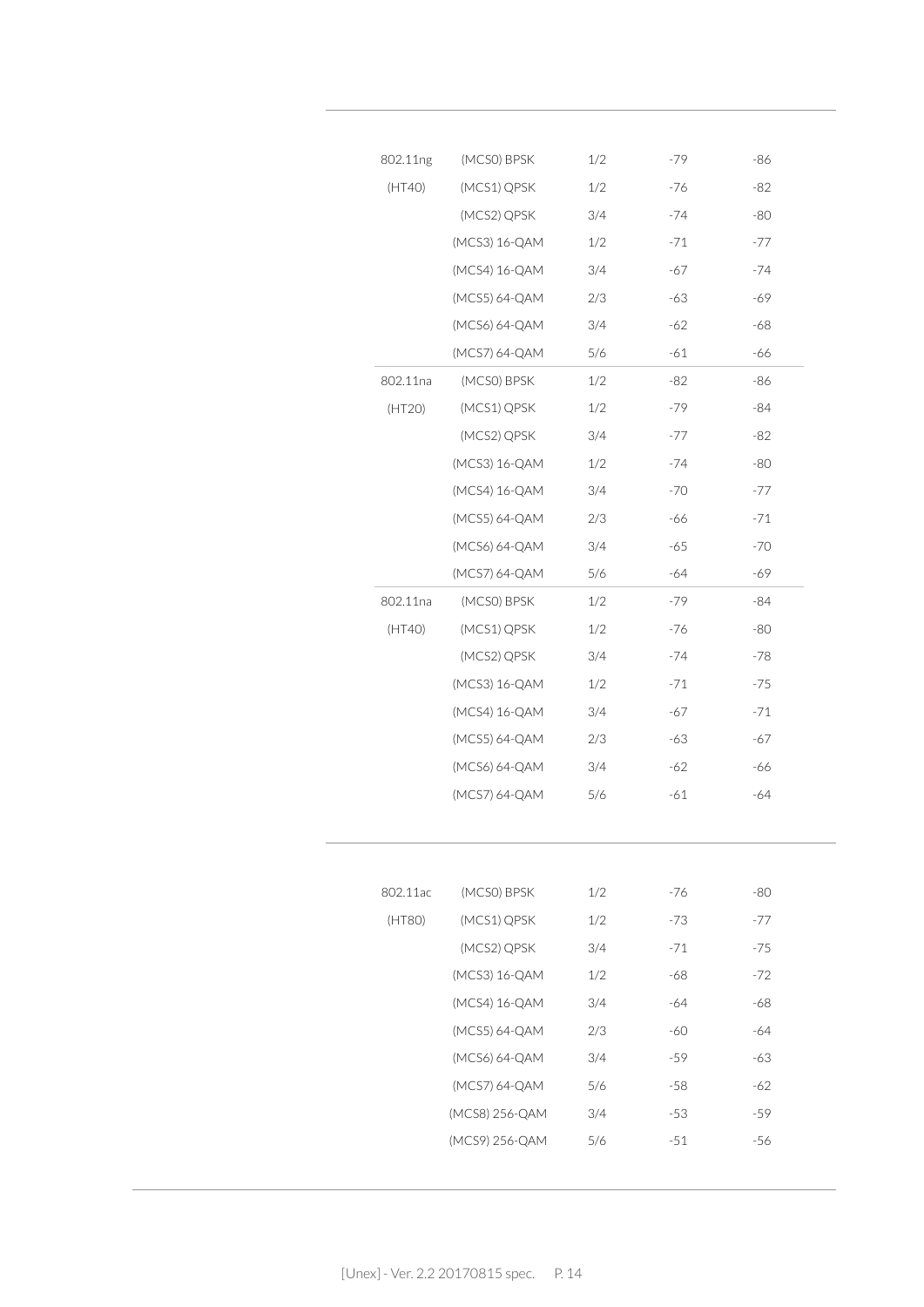| Transmit<br>Spectrum Mask                        | For transmitted spectral mask for 11b shall be less than -50dBr for<br>22MHz <f<fc+22mhz.< th=""></f<fc+22mhz.<>                                                               |
|--------------------------------------------------|--------------------------------------------------------------------------------------------------------------------------------------------------------------------------------|
|                                                  | For transmitted spectral mask for 11g shall be less than -40dBr for<br>fc-30MHz <f<fc+30mhz.< td=""></f<fc+30mhz.<>                                                            |
|                                                  | For transmitted spectral mask for 11n 20MHz shall be less than<br>-45dBr for fc-30MHz <f<fc+30mhz.< td=""></f<fc+30mhz.<>                                                      |
|                                                  | For transmitted spectral mask for 11n 40MHz shall be less than<br>-45dBr for fc-60MHz <f<fc+60mhz.< td=""></f<fc+60mhz.<>                                                      |
| Transmit<br>Spectrum<br>Flatness                 | For 802.11g the average energy of the constellations in each of<br>spectral lines $-161$ and $+1+16$ will deviate no more than $+/- 2dB$<br>from their average energy.         |
|                                                  | For 802.11n 40MHz mode, the average energy of the<br>constellations in each of spectral lines -42.-2 and +2+42 will<br>deviate no more than +/- 2dB from their average energy. |
|                                                  | The transmitted spectral flatness should be within $+2/-4dB$ .                                                                                                                 |
| <b>Transmit Center</b><br>Frequency<br>Tolerance | The transmitted center frequency tolerance shall be $\pm 20$ ppm<br>maximum.                                                                                                   |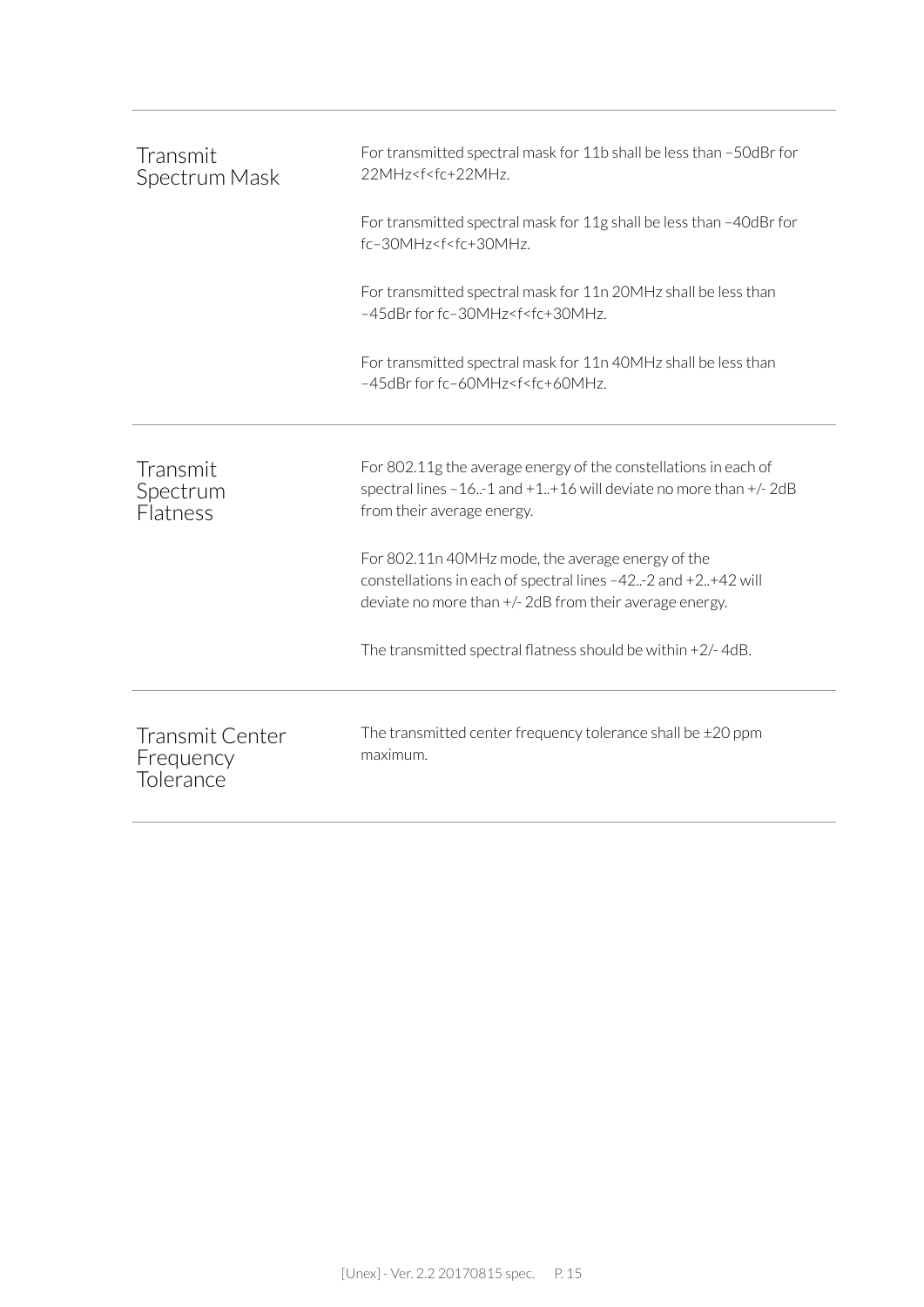| Carrier<br>Suppression                                          | » 802.11a:                                                                                                                                                                                                   |  |  |  |  |
|-----------------------------------------------------------------|--------------------------------------------------------------------------------------------------------------------------------------------------------------------------------------------------------------|--|--|--|--|
|                                                                 | The leakage of the center frequency component shall not exceed<br>-15 dB relative to overall transmitted power or, equivalently, +2 dB<br>relative to the average energy of the rest of the sub-carriers.    |  |  |  |  |
|                                                                 | » 802.11b:                                                                                                                                                                                                   |  |  |  |  |
|                                                                 | The RF carrier suppression, measured at the channel center<br>frequency, shall be at least                                                                                                                   |  |  |  |  |
|                                                                 | 15 dB below the peak SIN(x)/x power spectrum.                                                                                                                                                                |  |  |  |  |
|                                                                 | » 802.11g:                                                                                                                                                                                                   |  |  |  |  |
|                                                                 | The leakage of the center frequency component shall not exceed<br>-15 dB relative to                                                                                                                         |  |  |  |  |
|                                                                 | rest of the sub-carriers.<br>» 802.11n:                                                                                                                                                                      |  |  |  |  |
|                                                                 |                                                                                                                                                                                                              |  |  |  |  |
|                                                                 | For all 20 MHz modes of transmission                                                                                                                                                                         |  |  |  |  |
|                                                                 | The leakage of the center frequency component shall not exceed<br>-15 dB relative to overall transmitted power or, equivalently, +2 dB<br>relative to the average energy of the rest of the sub-carriers.    |  |  |  |  |
|                                                                 | For all 40 MHz modes of transmission                                                                                                                                                                         |  |  |  |  |
|                                                                 | The center frequency leakage shall not exceed -18 dB relative to<br>overall transmitted                                                                                                                      |  |  |  |  |
|                                                                 | power, or, equivalently, +2 dB relative to the average energy of the<br>rest of the sub-carriers.                                                                                                            |  |  |  |  |
| <b>Transmit Power</b><br>On Ramp and<br>Power Down<br>Ramp Time | » The transmitting power-on ramp for 10% to 90% of maximum<br>power m shall be no greater than 2 µs.<br>» The transmitting power-down ramp for 90% to 10% of maximum<br>power shall be no greater than 2 µs. |  |  |  |  |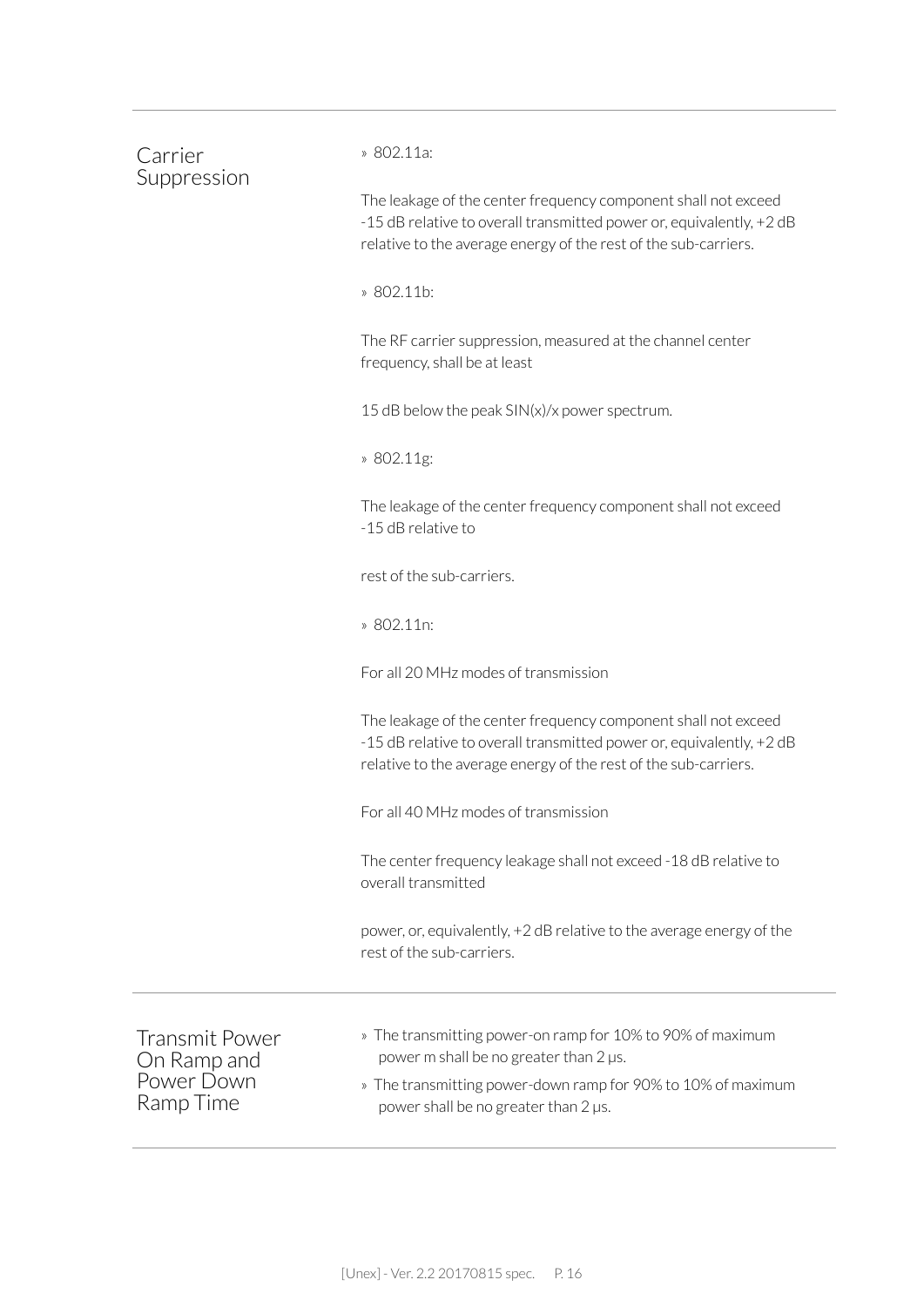| Receiver                 |                                             | Modulation                                  |  | Code Rate IEEE Spec (1Rx dBm) |  |
|--------------------------|---------------------------------------------|---------------------------------------------|--|-------------------------------|--|
| Maximum Input            | 802.11a                                     |                                             |  | $>-30$                        |  |
| Level                    | 802.11b                                     | <b>DBPSK</b>                                |  | $> -10$                       |  |
|                          |                                             | <b>DQPSK</b>                                |  | $> -10$                       |  |
|                          |                                             | <b>CCK</b>                                  |  | $> -10$                       |  |
|                          | 802.11g                                     |                                             |  | $>-20$                        |  |
|                          | 802.11na                                    |                                             |  | $>-30$                        |  |
|                          | 802.11ng                                    |                                             |  | $>-20$                        |  |
|                          | 802.11ac                                    |                                             |  | $>-30$                        |  |
| <b>PCB</b><br>Dimension  |                                             | 100±0.2.mm x 18.00±0.2mm x 1.0±0.1mm 4L FR4 |  |                               |  |
| <b>Transfer Data</b>     | » 802.11a: 6, 9, 12, 18, 24, 36, 48, 54Mbps |                                             |  |                               |  |
| Rate                     | » 802.11b: 1, 2, 5.5, 11Mbps                |                                             |  |                               |  |
|                          | » 802.11g: 6, 9, 12, 18, 24, 36, 48, 54Mbps |                                             |  |                               |  |
|                          | » 802.11n:@800GI(400GI)                     |                                             |  |                               |  |
|                          | » 20MHz BW                                  |                                             |  |                               |  |
|                          | » 1 Nss: 65(72.2) Mbps maximal              |                                             |  |                               |  |
|                          | » 2 Nss: 130(144.444) Mbps maximal          |                                             |  |                               |  |
|                          | » 40MHz BW                                  |                                             |  |                               |  |
|                          | » 1 Nss: 135(150) Mbps maximal              |                                             |  |                               |  |
|                          | » 2 Nss: 270(300) Mbps maximal              |                                             |  |                               |  |
|                          | » 802.11ac:@800GI(400GI)                    |                                             |  |                               |  |
|                          | » 80MHz BW                                  |                                             |  |                               |  |
|                          | » 1 Nss: 390(433.3) Mbps maximal            |                                             |  |                               |  |
|                          |                                             | » 2 Nss: 780(866.7) Mbps maximal            |  |                               |  |
| Security                 |                                             | WEP, WPA, WPA2, AES, TKIP                   |  |                               |  |
| Operation<br>Temperature | $-10 \sim 60^{\circ}$ C (ambient)           |                                             |  |                               |  |
|                          |                                             |                                             |  |                               |  |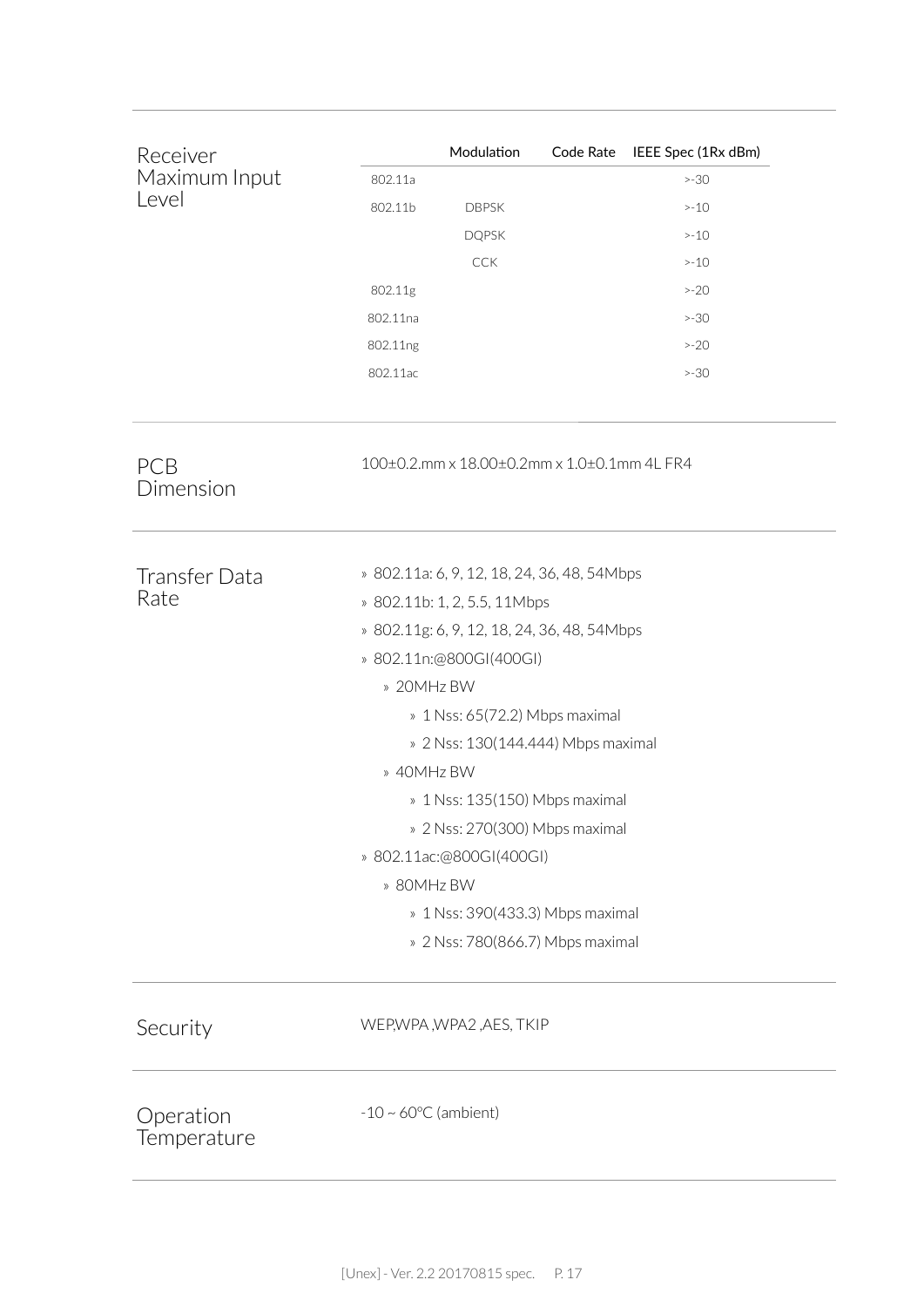| Storage<br>Temperature | $-35 \sim 70^{\circ}$ C, R.H: 90%                                               |
|------------------------|---------------------------------------------------------------------------------|
| Antenna                | 1I-PEX connector for external WiFiO/BT antenna, 1 on-board<br>antenna for WiFi1 |
| PID/VID                | PID: 9378, VID: OCF3                                                            |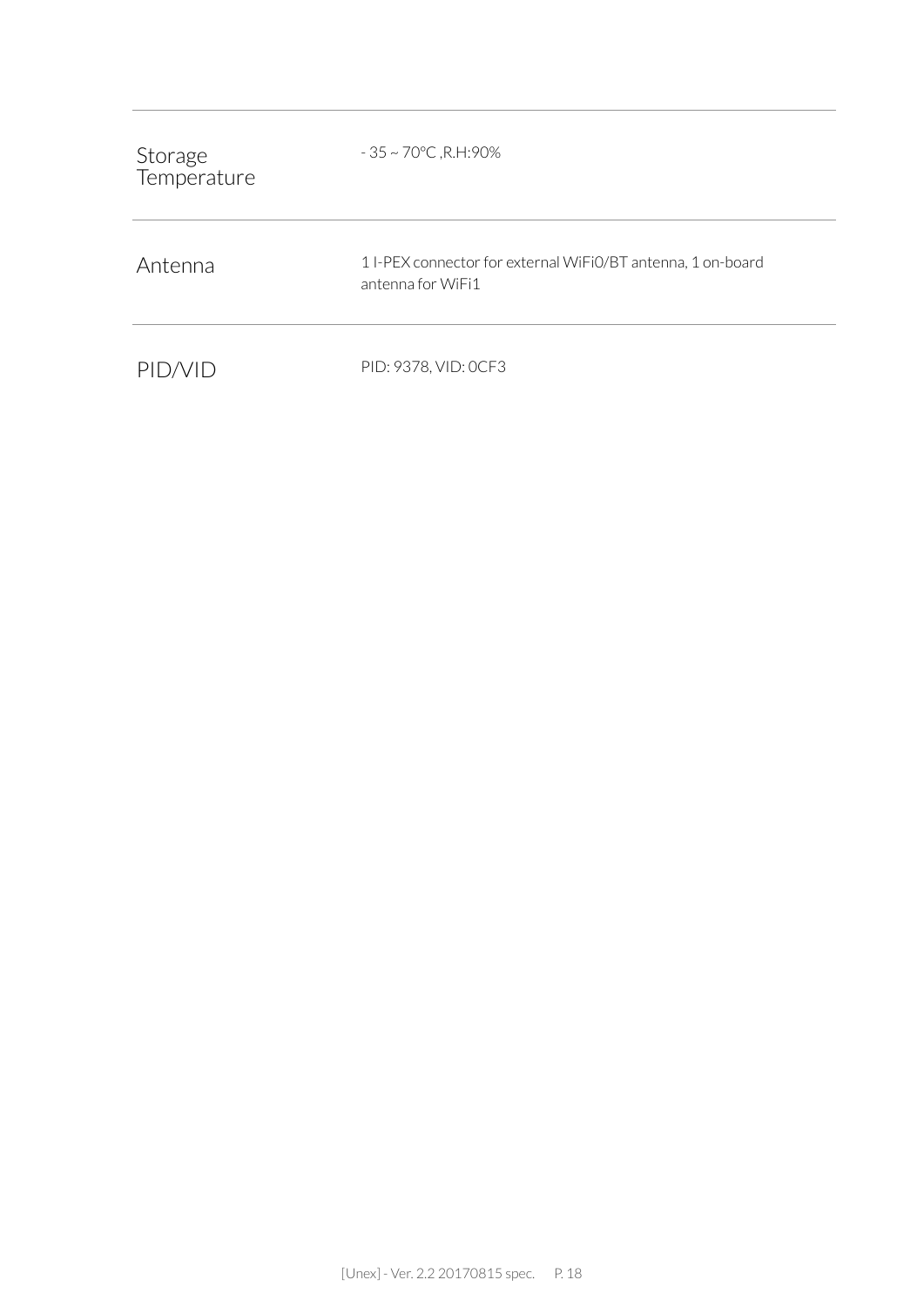### **2. Bluetooth portion:**

| Main chipset                              | QCA QCA93787VV                    |
|-------------------------------------------|-----------------------------------|
| Compliance                                | Bluetooth v4.1 LE                 |
| <b>Frequency Range</b>                    | 2402~2480MHz                      |
| Initial Carrier<br>Frequency<br>Tolerance | ±20kHz (typical)                  |
| Modulation<br>Technique                   | Frequency hopping, 1600 hops/sec  |
| <b>Channel Spacing</b>                    | 1MHz                              |
| Channels Support                          | 79 channels                       |
| Operation<br>Voltage                      | 5V ±9% (including voltage ripple) |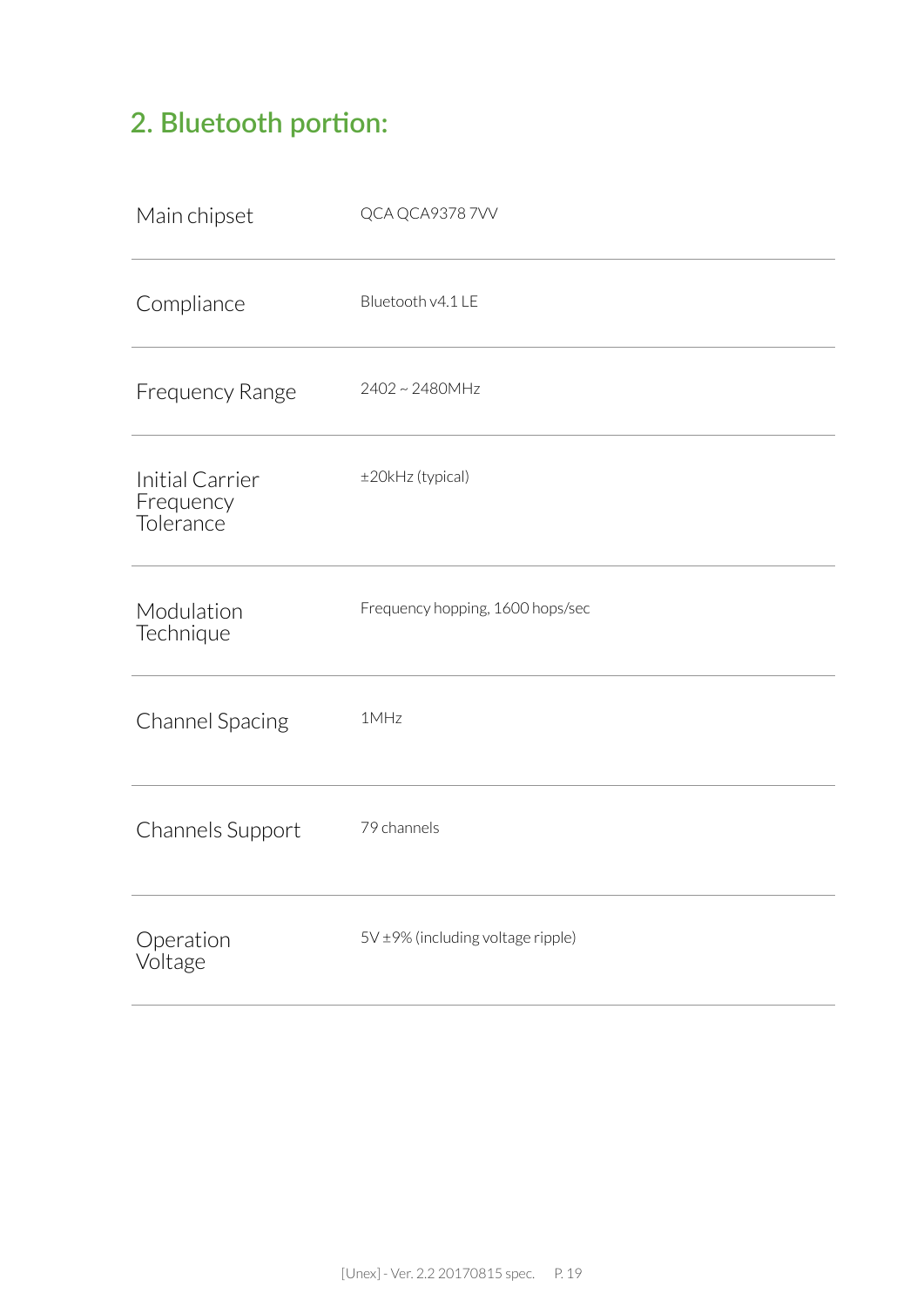| Power<br>Consumption<br>@25°C |                                             | Avg (mA) | Max (mA) |  |
|-------------------------------|---------------------------------------------|----------|----------|--|
|                               | Idle mode                                   | 105      | 200      |  |
|                               | Continuous DH5 TX                           | 140      | 240      |  |
|                               | Continuous 2DH5 TX                          | 140      | 240      |  |
|                               | Continuous 3DH5 TX                          | 140      | 240      |  |
|                               | *Measured in PC (WIN7) platform.            |          |          |  |
| Output power<br>(dBm)         | Class 1, BT output power is adjusted by FW. |          |          |  |
| Sensitivity                   | -80 dBm (typ.) for pi/4-DQPSK, 0.1%BER      |          |          |  |
| Operation<br>Temperature      | $-10 \sim 60^{\circ}$ C (ambient)           |          |          |  |
| Storage<br>Temperature        | $-35 \sim 70^{\circ}$ C, R.H.: 90%          |          |          |  |
| Antenna                       | 1 I-PEX connector for external antenna      |          |          |  |
| PID/VID                       | PID: 3004, VID: 0CF3                        |          |          |  |